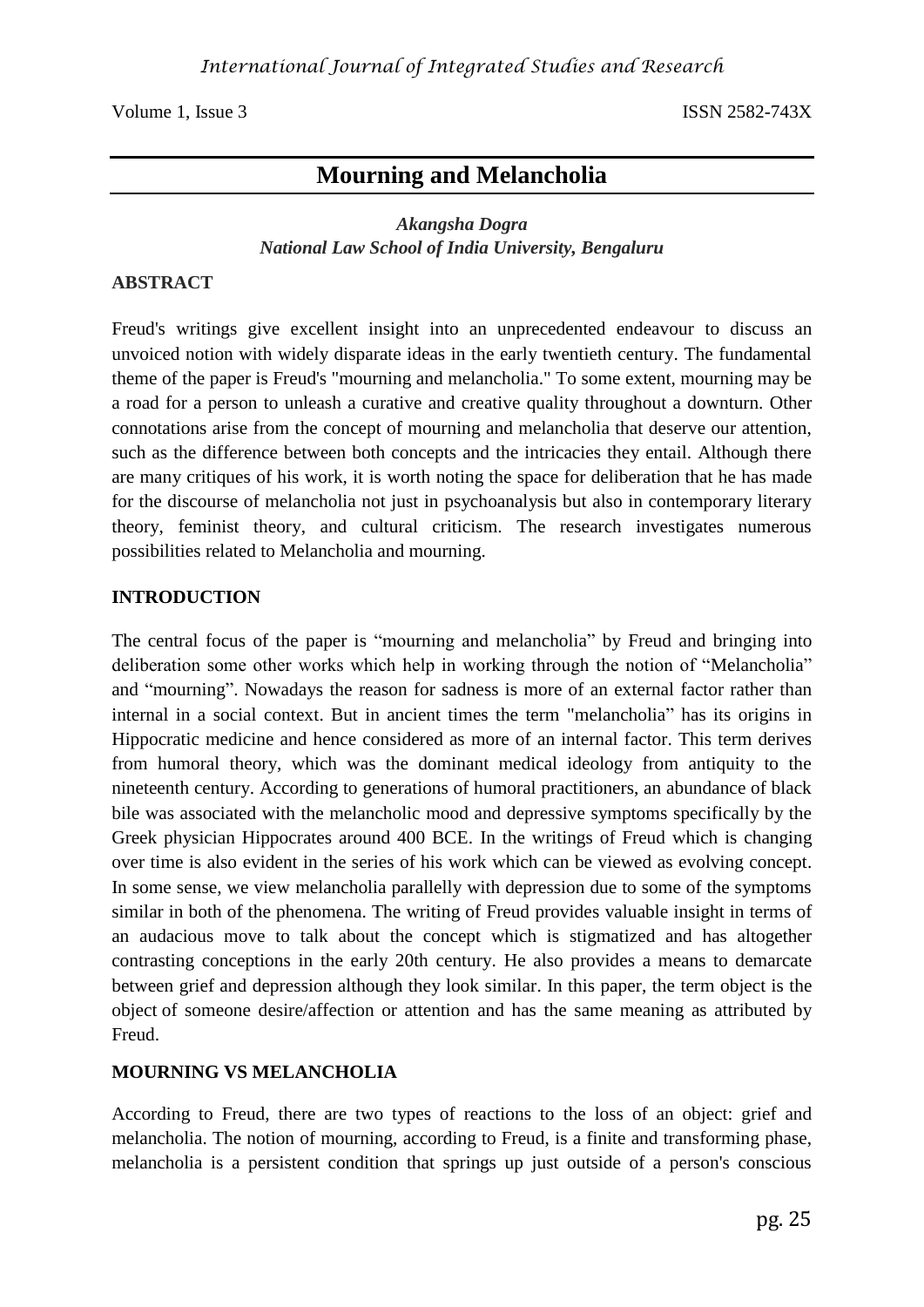#### Volume 1, Issue 3 ISSN 2582-743X

**.** 

awareness. Freud defines mourning as a period that culminates in a kind of acknowledgement, in which the mourner will finally feel empowered to engage in the external world, even though the loss has occurred.

Melancholia, on the other hand, is more ambiguous. This is the reaction to the loss of the object, an individual experiences their pain more internally. Freud claimed that the agony of loss in melancholia is felt in the unconscious, which means that the sense of the loss is not as clear to the person who is grieving. A solution to this is rather than keeping the agony and distress of loss inside, Freud suggests that truly grieving a loss and making sense of it. And we make sense of our emotions by expressing them verbally to someone and attempting to learn. In contrast, Mourning is seen as a healthy and normal way of processing a loss of the object, whereas melancholia is regarded as unhealthy and pathological. Freud later revisited the notion that melancholia was simply an "unsuccessful" effort to mourn, suggesting instead that melancholic actions were simply a step in overcoming the tasks of mourning. In our daily lives usage of the word "Mourning" is more prevalent as compared to "Melancholia". The reason perhaps because of pathological nature (attached stigma) and complex phenomena (unable to Identify bounds between - Mourning & Melancholia which is also the major argument of Judith Butler). Furthermore, we can look out for the grieving process which has a link to the mourner's cultural background and the conditions of the grief/loss in question to some extent.

The loss of an object does not necessarily mean loss of a person, it may be the loss of an inanimate/animate object (e.g. Loss of ideology). About loss of ideology, we can bring in the case of Lortie where Denis Lortie characterized this initial instinct as an urge to invade the National Assembly and demolish the governing Parti Qubequois, a government that had "harmed the French language." As a result, he would "kill anything that tried to destroy the French language."<sup>1</sup>This case emphasis on the role or systemic position of the father, as well as an authority or, more formally, 'legitimacy'. But the same case can be viewed from another dimension as well. When "Lortie stated that he did not know why he would carry out these acts, he simply knew that he must do them, that they were imperatives." This provides us with a sense of unconscious sense of loss even if the object is known (Language/loss of ideology or Ideals) which lead to pathological symptoms which are evident in the Lortie case.

## **RESORTING TO REPEATING, REMEMBERING AND WORKING THROUGH**

This piece of Freud bridges the gap which is presented in "Mourning and melancholia" that is transitioning from melancholia to Mourning as one of the solutions.

The notion of Repeating is discernible specifically in melancholia where the subjugation of ego is more evident which often lead to a repeated pattern of behaviour. This repeated behaviour repeatedly goes unnoticed by the individual due to the unconscious element in melancholia. The notion of melancholia brings forth a withdrawn of libido and subject into

<sup>&</sup>lt;sup>1</sup> Peter Goodrich, 'The Unconscious Is a Jurist: Psychoanalysis and Law in the Work of Pierre Legendre' [1996].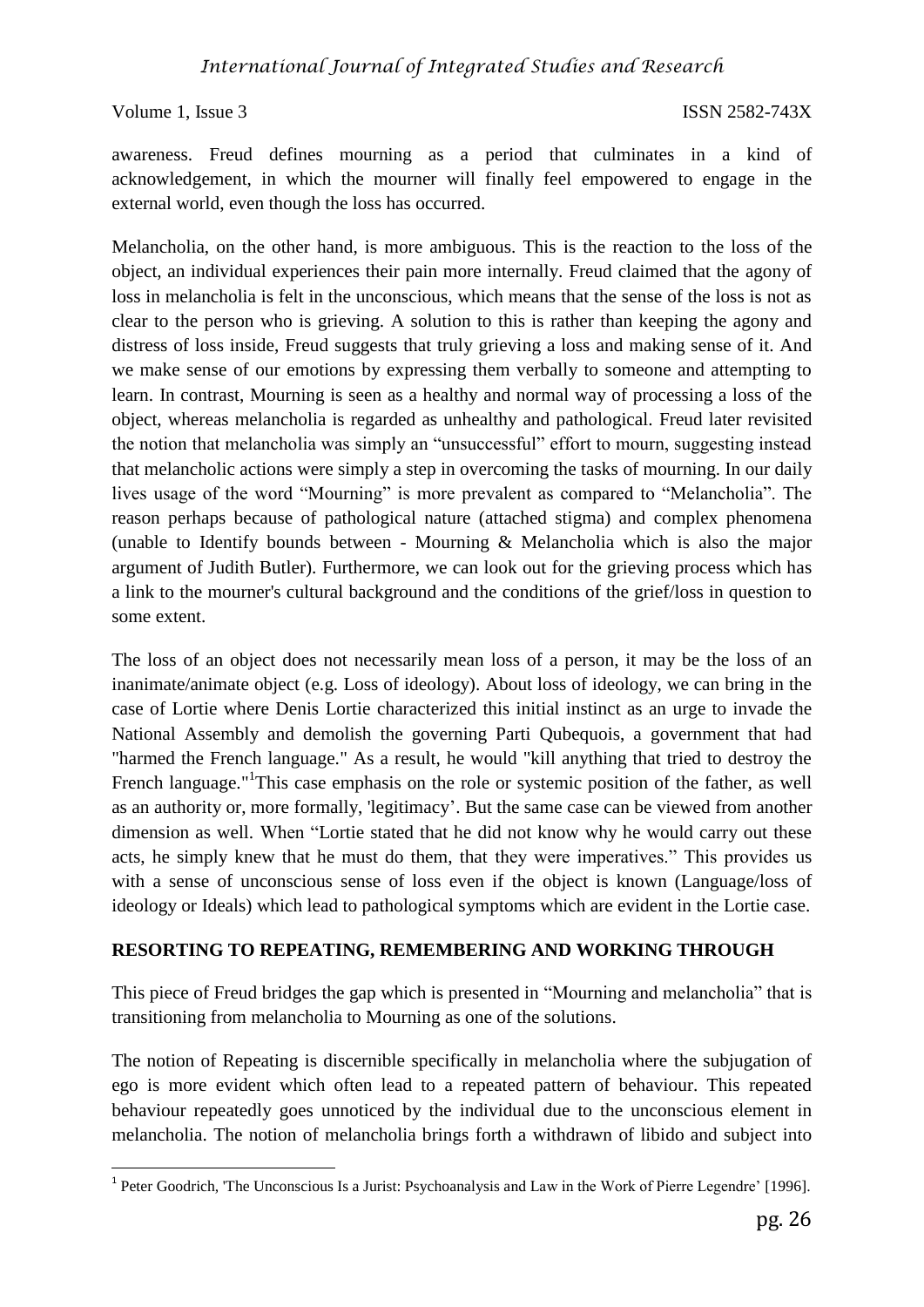## *International Journal of Integrated Studies and Research*

Volume 1, Issue 3 ISSN 2582-743X

the self which is not available to reinvest elsewhere. This can lead to varying reactions and sometimes a repeated behaviour is visible. This is generally termed as destiny when the individual is not aware of melancholia.

The succeeding phase of remembering entails making the unconscious into conscious which leads the way to acceptance of loss. This can open on to the path of Mourning which is considered a healthy process, unlike Melancholia. However, Freud himself changed this position later, in *The Ego and the Id*, which Judith Butler deals with exhaustively.

When working through the issue need reconfirmation to the accuracy of judgment of the individual. This reproduction of pattern causes clarity in the thought process. Hence resolution from melancholia. This whole process of repeating, remembering and working through can be one of the mileposts in resolving a complex phenomenon called melancholia.

## **MELANCHOLIA & MANIA**

One of the characteristics of melancholia as stated by Freud is its tendency to change into mania. The divergence among both of the concepts is in mania ego get over the loss of the object, unlike melancholia. The symptoms of melancholia are altogether opposite but its inclination towards mania is a significant aspect.

## **NEXUS BETWEEN MOURNING AND MATERNAL/PATERNAL FIGURE**

Kristeva's study of melancholic depression clarifies the violence done to the lost other, particularly the maternal other which is often termed as healthy mourning. Kristeva views Matricide as significant which leads to separation from mother and replaces this feeling of the lost object to Father (similar to Oedipus complex except paternal figure is replaced with "maternal figure"). As this definition of healing implies, her account of grief describes attachment revocation as a natural state of relativism and meaning. They propose mourning ideas based on a historically male paradigm of subjectivity in which rigid expressions of individuality have become the standard. According to Kristeva, women are not just culturally susceptible but also biologically predisposed to struggle as mourners, succumbing to despair and "sinking into the blackness of asymbolia." Although Kristeva acknowledges that men may have a failed grappling with the predominant loss of the mother, she strongly correlates women with failed mourning. In some sense, it makes the matter more complex and leaves us with various questions. These questions provide us with the link between Mourning with the Paternal/Maternal figure.

## **MELANCHOLIA AS DIVINE**

Melancholia is also approached from other dimensions of contemplating it as divine. Zizek presents the idea of optimism of melancholia with the help of an example of lars von trier's "melancholia" as an optimist film. Some poets also treat melancholia as spiritual craving. Also, cliché statement that artist is prone to melancholia is due to the nature of their work